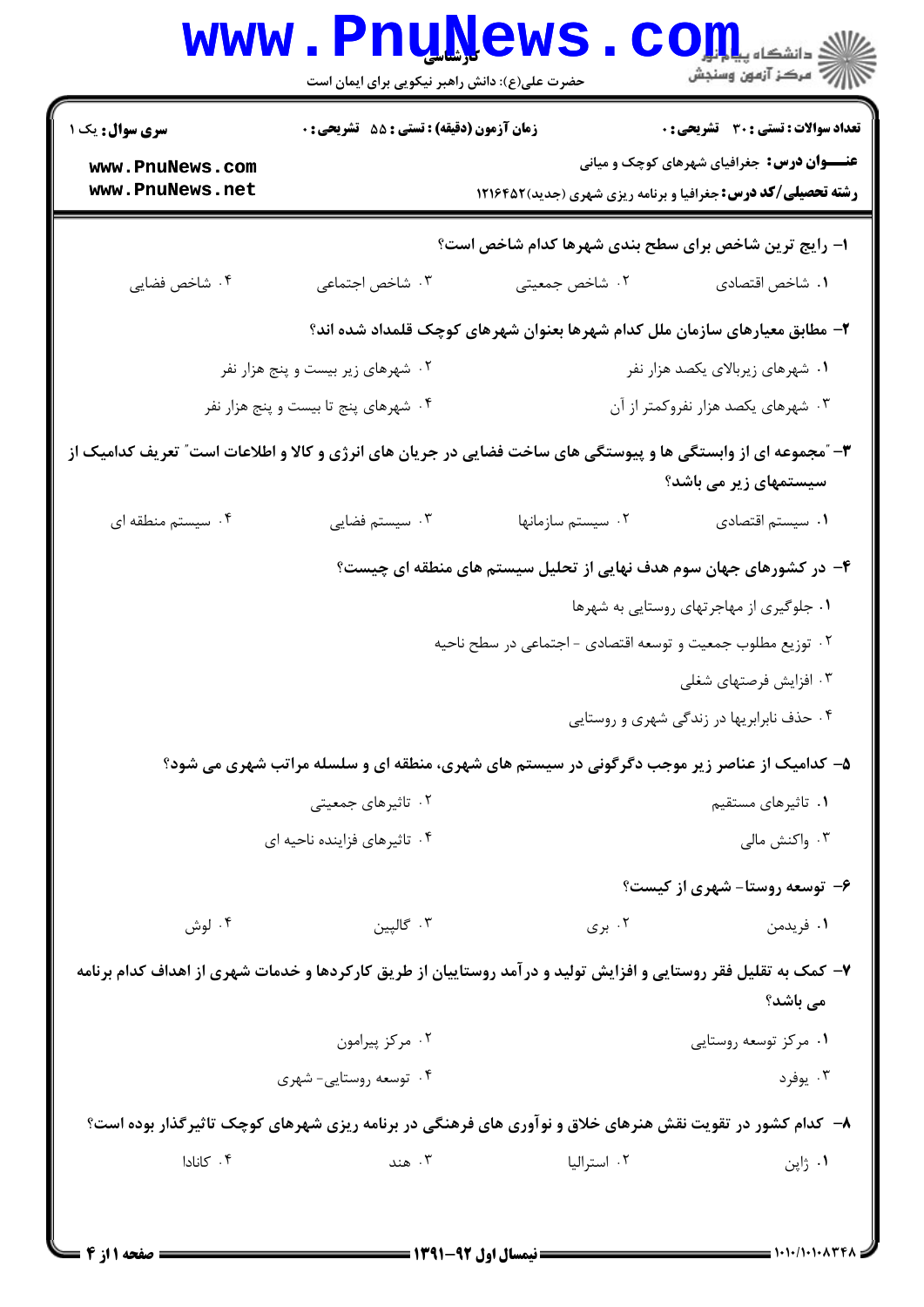| <b>WWW</b>                                                                                                                                          | حضرت علی(ع): دانش راهبر نیکویی برای ایمان است | Pnunews                                                                                                      | دانشگاه پ <b>یای</b><br>رِ آرمون وسنڊش                                                            |  |
|-----------------------------------------------------------------------------------------------------------------------------------------------------|-----------------------------------------------|--------------------------------------------------------------------------------------------------------------|---------------------------------------------------------------------------------------------------|--|
| <b>سری سوال : ۱ یک</b><br>www.PnuNews.com<br>www.PnuNews.net                                                                                        | زمان آزمون (دقیقه) : تستی : 55 آتشریحی : 0    | <b>رشته تحصیلی/کد درس:</b> جغرافیا و برنامه ریزی شهری (جدید)1۲۱۶۴۵۲                                          | <b>تعداد سوالات : تستی : 30 ٪ تشریحی : 0</b><br><b>عنـــوان درس:</b> جغرافیای شهرهای کوچک و میانی |  |
|                                                                                                                                                     |                                               |                                                                                                              |                                                                                                   |  |
|                                                                                                                                                     |                                               | ۹- کنترل اندازه شهرها بویژه شهرهای متوسط و بزرگ از کدام آثار کلان سیاست شهرهای کوچک می باشد؟                 |                                                                                                   |  |
| ۰۴ اقتصادی                                                                                                                                          | ۰۳ اجتماعی- فرهنگی                            | ۲. فضایی                                                                                                     | ۰۱ توزیعی- مبادله ای                                                                              |  |
|                                                                                                                                                     |                                               | +۱- برنامه توسعه و تقویت شهرهای کوچک، بعنوان یک برنامه راهبردی شهری، باکدام اهداف سازگاری و انطباق دارد؟     |                                                                                                   |  |
| ۰۲ تحکیم روابط شهری- روستایی                                                                                                                        |                                               |                                                                                                              | ۰۱ تمرکززدایی                                                                                     |  |
|                                                                                                                                                     | ۰۴ توسعه حوزه های روستایی                     |                                                                                                              | ۰۳ توسعه پایدار منطقه ای                                                                          |  |
| ۱۱– هدف آمایش سرزمین در نظام شهری کشور مبتنی بر کدامیک از عوامل زیر می باشد؟                                                                        |                                               |                                                                                                              |                                                                                                   |  |
| ۰۲ توسعه پایدار منطقه ای                                                                                                                            |                                               |                                                                                                              | ۰۱ تمرکزگرایی                                                                                     |  |
|                                                                                                                                                     | ۰۴ تقسیم کار منطقه ای                         |                                                                                                              | ۰۳ تعادل بخشی به نظام اسکان جمعیت                                                                 |  |
| ۱۲– کدامیک از گزینه زیر کانال هایی اصلی هستند که روستاییان کالاهای اساسی و خدمات مورد نیاز خود را در ازای تولیدات<br>کشاورزی از آن جا تهیه می کنند؟ |                                               |                                                                                                              |                                                                                                   |  |
| ۰۴ شهرهای میانی                                                                                                                                     | ۰۳ مادر شهر                                   | ۰۲ شهر منطقه                                                                                                 | ۰۱ شهرهای محلی                                                                                    |  |
|                                                                                                                                                     |                                               | ۱۳- یکی از اساسی ترین و ابتدایی ترین اقدامات در رابطه با تقویت و بهبود شرایط زیست و جذب جمعیت و نیروی کار در | شهرهای کوچک کدام است؟                                                                             |  |
|                                                                                                                                                     | ۰۲ توسعه بخش کشاورزی                          |                                                                                                              | ٠١ استقرار صنايع                                                                                  |  |
|                                                                                                                                                     | ۰۴ افزایش فرصتهای اشتغال                      |                                                                                                              | ۰۳ توجه به زیر ساختها و امکانات توسعه ای                                                          |  |
| ۱۴- رشد انفجاری و شتابان جمعیت شهرنشین کشور از چه سالی به وقوع پیوست؟                                                                               |                                               |                                                                                                              |                                                                                                   |  |
| 1550.5                                                                                                                                              | 156.7                                         | 1560.5                                                                                                       | 1577.1                                                                                            |  |
|                                                                                                                                                     |                                               | ۱۵– در شهرهای بیابانی ایران مفهوم ″ساباط″ در کدام گزینه آمده است؟                                            |                                                                                                   |  |
| ۰۴ سقفهای گنبدی                                                                                                                                     | ۰۳ معابر سر پوشیده                            | ۰۲ بادگیر                                                                                                    | ۰۱ سرداب                                                                                          |  |
|                                                                                                                                                     |                                               | ۱۶- در اهداف کمی برنامه های عمرانی کشور، شهرها به چند گروه و با چه هدفی تقسیم شده اند؟                       |                                                                                                   |  |
| ۰۲ چهار گروه، ایجاد امکانات رشد برای شهرهای کوچک                                                                                                    |                                               | ۰۱ پنج گروه، کنترل جمعیت کانون های بزرگ شهری                                                                 |                                                                                                   |  |
| ۰۴ چهار گروه، توزیع متعادل جمعیت شهری                                                                                                               |                                               | ۰۳ پنج گروه، رشد شهرهای میانی                                                                                |                                                                                                   |  |
| ۱۷- در سرشماری سال ۷۵ تعداد شهرهای بالاتر از یکصدهزار نفر به اضافه شهر تهران چند شهر بود؟                                                           |                                               |                                                                                                              |                                                                                                   |  |
| $\Delta \Upsilon$ . $\Upsilon$                                                                                                                      | $Y - 79$                                      | $Y_{\Delta}$ .                                                                                               | 49.1                                                                                              |  |
|                                                                                                                                                     |                                               |                                                                                                              |                                                                                                   |  |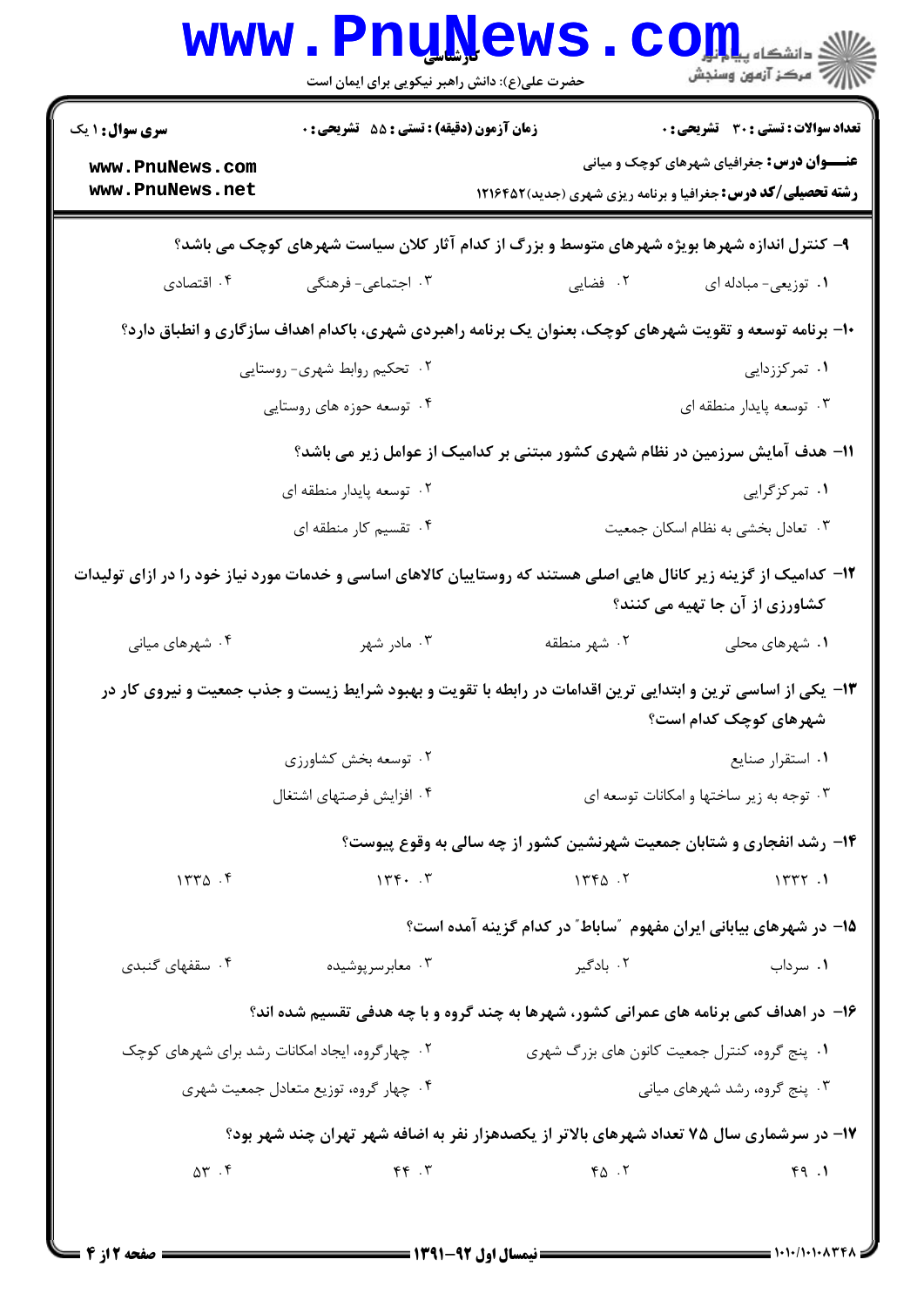| <b>WWW</b>                                                                                                 | <b>Luğüews</b><br>حضرت علی(ع): دانش راهبر نیکویی برای ایمان است |                   | ک دانشکاه پ <b>یا ب<sup>ا</sup> ت<mark>و</mark>ر</b><br>سكز آزمون وسنجش                                                   |  |
|------------------------------------------------------------------------------------------------------------|-----------------------------------------------------------------|-------------------|---------------------------------------------------------------------------------------------------------------------------|--|
| <b>سری سوال : ۱ یک</b>                                                                                     | <b>زمان آزمون (دقیقه) : تستی : 55 تشریحی : 0</b>                |                   | <b>تعداد سوالات : تستی : 30 ٪ تشریحی : 0</b>                                                                              |  |
| www.PnuNews.com<br>www.PnuNews.net                                                                         |                                                                 |                   | <b>عنـــوان درس:</b> جغرافیای شهرهای کوچک و میانی<br><b>رشته تحصیلی/کد درس:</b> جغرافیا و برنامه ریزی شهری (جدید) ۱۲۱۶۴۵۲ |  |
|                                                                                                            |                                                                 |                   | ۱۸– از اهداف مهم برنامه های توسعه اقتصادی- اجتماعی کشور در تقویت و توسعه زیرساختهای کدام گروه شهری بوده است؟              |  |
|                                                                                                            | ۰۲ پنج تا بیست و پنج هزار نفری                                  |                   | ۰۱ بیست و پنج هزار نفری                                                                                                   |  |
|                                                                                                            | ۰۴ يكصد هزار نفري                                               |                   | ۰۳ پنجاه هزار نفری                                                                                                        |  |
| ۱۹- کدام مدل ، معیاری برای سنجش یکنواخت بودن متغیر مثلا جمعیت در شهرهای یک منطقه است؟                      |                                                                 |                   |                                                                                                                           |  |
| ۰۴ جریانهای مهاجرتی                                                                                        | ۰۳ ضریب آنتروپی                                                 | ۰۲ ضریب مکانی     | ٠١ ضريب كشش پذيرى                                                                                                         |  |
| ۲۰- شهرهای استان خوزستان براساس اقتصاد پایه در کدام بخش دارای شرایط پایه ای بوده اند؟                      |                                                                 |                   |                                                                                                                           |  |
|                                                                                                            | ۰۲ بخش کشاورزی                                                  |                   | ۰۱ بخش خدماتی                                                                                                             |  |
|                                                                                                            | ۰۴ بخش کشاورزی- صنعتی                                           |                   | ۰۳ بخش صنعتی                                                                                                              |  |
| <b>۲۱</b> – در بین دهه های ۶۵–۷۵ کدامیک از شهرهای خوزستان دارای نرخ رشد مثبت اشتغال صنعتی خدماتی بوده است؟ |                                                                 |                   |                                                                                                                           |  |
| ۰۴ دزفول                                                                                                   | ۰۳ شادگان                                                       | ۰۲ بندر ماهشهر    | ۰۱ رامهرمز                                                                                                                |  |
|                                                                                                            |                                                                 |                   | ۲۲- راندنیلی معمولا در تحقیقات منطقه ای خود، از کدام تکنیک بعنوان مقیاسی برای ارزیابی کارکردها استفاده می کرد؟            |  |
|                                                                                                            | ۰۲ مدل اسکالوگرام گاتمن                                         |                   | ۰۱ شاخص توسعه يافتگى موريس                                                                                                |  |
|                                                                                                            | ۰۴ شاخص تاکسونومی عددی                                          |                   | ۰۳ ضریب آنتروپی                                                                                                           |  |
|                                                                                                            |                                                                 |                   | ۲۳– مطابق نتایج بدست آمده از شاخص توسعه یافتگی موریس کدام یک از شهرهای استان خوزستان موفقیت قابل قبولی<br>داشته است؟      |  |
| ۰۴ هنديجان                                                                                                 | ۰۳ شوش                                                          | ۰۲ رامهرمز        | ۰۱ شادگان                                                                                                                 |  |
|                                                                                                            |                                                                 |                   | ۲۴– شهر رامهرمز با کدام نقش توانسته بیشترین مهاجرین روستایی را به سمت خود جذب کند؟                                        |  |
| ۰۴ خدمات                                                                                                   | ۰۳ کشاورزی                                                      | ۰۲ صنعتی          | ۰۱ کشاورزی- صنعتی                                                                                                         |  |
| ۲۵– شهر رامهرمز مطابق کدام سنجش دارای جذب پایین جریان های مهاجرتی به خود می باشد؟                          |                                                                 |                   |                                                                                                                           |  |
| ۰۴ ضریب مکانی                                                                                              | ۰۳ ضريب اقتصاد پايه                                             | ۰۲ ضریب کشش پذیری | ۰۱ ضریب آنتروپی                                                                                                           |  |
| ۲۶– چرا شهرهای کوچک استان خوزستان در ارائه امکانات و خدمات به نواحی پیرامون شهرها ناموفق بوده اند؟         |                                                                 |                   |                                                                                                                           |  |
|                                                                                                            | ۰۲ ضعف ساختار اشتغال بخشي                                       |                   | ۰۱ پایین بودن استانداردهای زیستی                                                                                          |  |
|                                                                                                            | ۰۴ عدم توسعه زير ساختها                                         |                   | ۰۳ عدم تعادل فضایی جمعیت                                                                                                  |  |
|                                                                                                            |                                                                 |                   |                                                                                                                           |  |